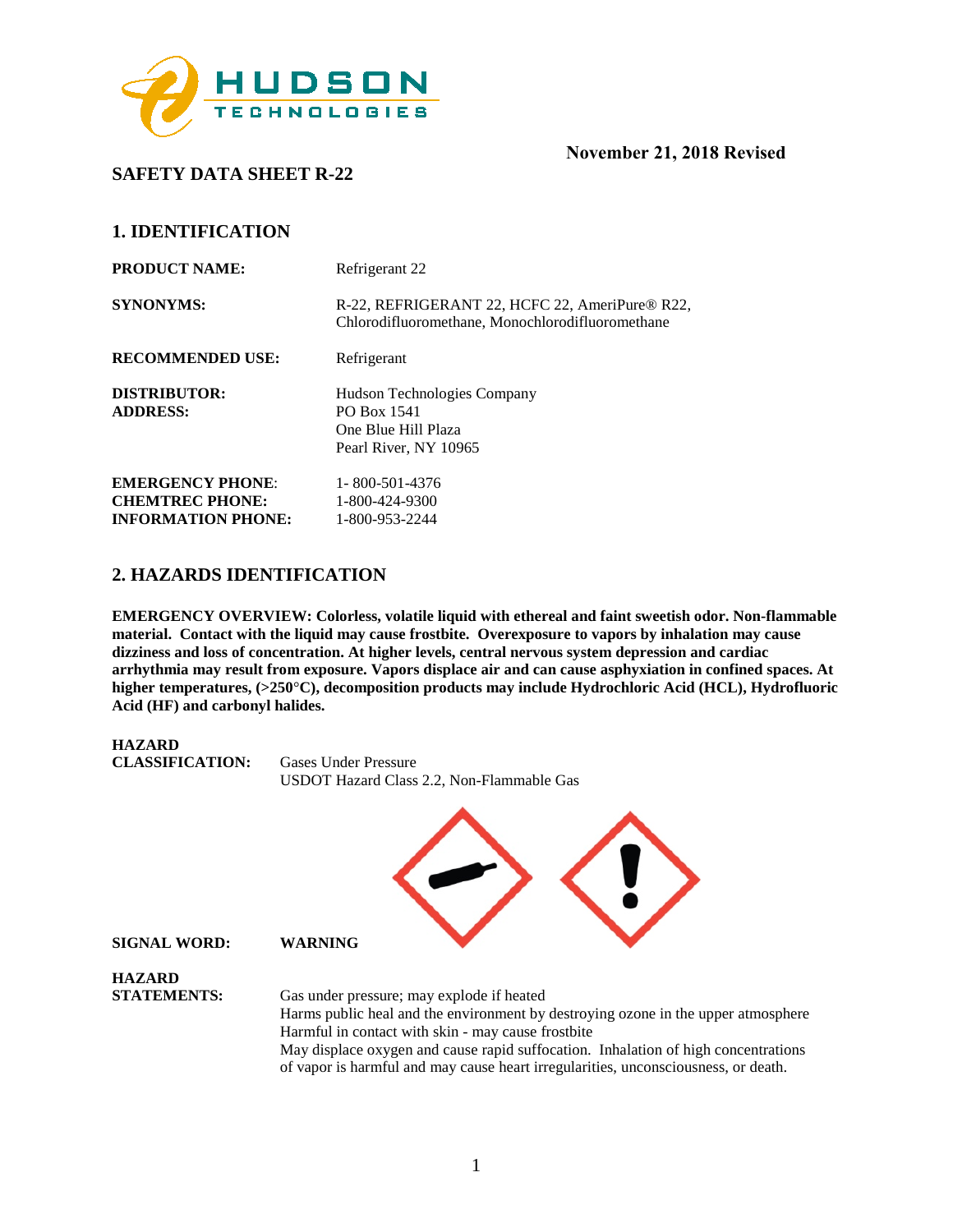

## **SAFETY DATA SHEET R-22**

#### **PRECAUTIONARY STATEMENTS**

|                  | <b>PREVENTION:</b> Do not breathe vapors. Use only with adequate ventilation - never in a closed |
|------------------|--------------------------------------------------------------------------------------------------|
|                  | space. Wear protective gloves. Wear eye protection.                                              |
| <b>RESPONSE:</b> | If inhaled: Remove person to fresh air and keep comfortable for breathing.                       |
|                  | Immediately call a physician. If not breathing, give artificial respiration, preferably          |
|                  | mouth to mouth.                                                                                  |
|                  | If breathing is difficult, give oxygen. Avoid stimulants. Do not give adrenalin                  |
|                  | If on skin: Wash with plenty of water (not hot water) or use other means to warm                 |
|                  | skin slowly.                                                                                     |
|                  | If in eyes: Rinse cautiously with water for several minutes. Remove contact lenses,              |
|                  | if present and easy to do. Continue rinsing. Call a physician.                                   |
| <b>STORAGE:</b>  | Protect from sunlight. Store in well-ventilated place.                                           |
|                  | Do not heat above $120^{\circ}F (50^{\circ}C)$ . Do not store in damp areas.                     |
| <b>DISPOSAL:</b> | Comply with Federal, State and local regulations. Reclaim by distillation or remove              |
|                  | to a permitted waste disposal facility                                                           |
|                  |                                                                                                  |

**CARCINOGENICITY:** IARC-3/TLV-A4 – Not classifiable as a human carcinogen due to a lack of data.

|  | $OSHA: < 0.1\%$ | $ACGIH: <0.1\%$ | NTP: $< 0.1\%$ | IARC: $< 0.1\%$ |
|--|-----------------|-----------------|----------------|-----------------|
|--|-----------------|-----------------|----------------|-----------------|

## **3. COMPOSITION / INFORMATION ON INGREDIENTS**

**PRODUCT NAME:** Refrigerant 22

**SYNONYMS:** R-22, REFRIGERANT 22, HCFC 22, AmeriPure® R22, Chlorodifluoromethane, Monochlorodifluoromethane

#### **INGREDIENT NAME CAS NUMBER WEIGHT %**

| Ingredient Name                | CAS Number |
|--------------------------------|------------|
| Chorodifluoromethane (HCFC-22) | 75-45-6    |

Trace impurities and additional material names not listed above may also appear in Section 15 toward the end of this Safety Data Sheet.

## **4. FIRST AID MEASURES**

**SKIN:** Promptly flush skin with water until all chemical is removed. If there is evidence of frostbite, bathe (do not rub) with lukewarm (not hot) water. If water is not available, cover with a clean, soft cloth or similar covering. Get medical attention if symptoms persist.

**EYES:** Immediately flush eyes with large amounts of water for at least 15 minutes (in case of frostbite water should be lukewarm, not hot) lifting eyelids occasionally to facilitate irrigation. Get medical attention if symptoms persist.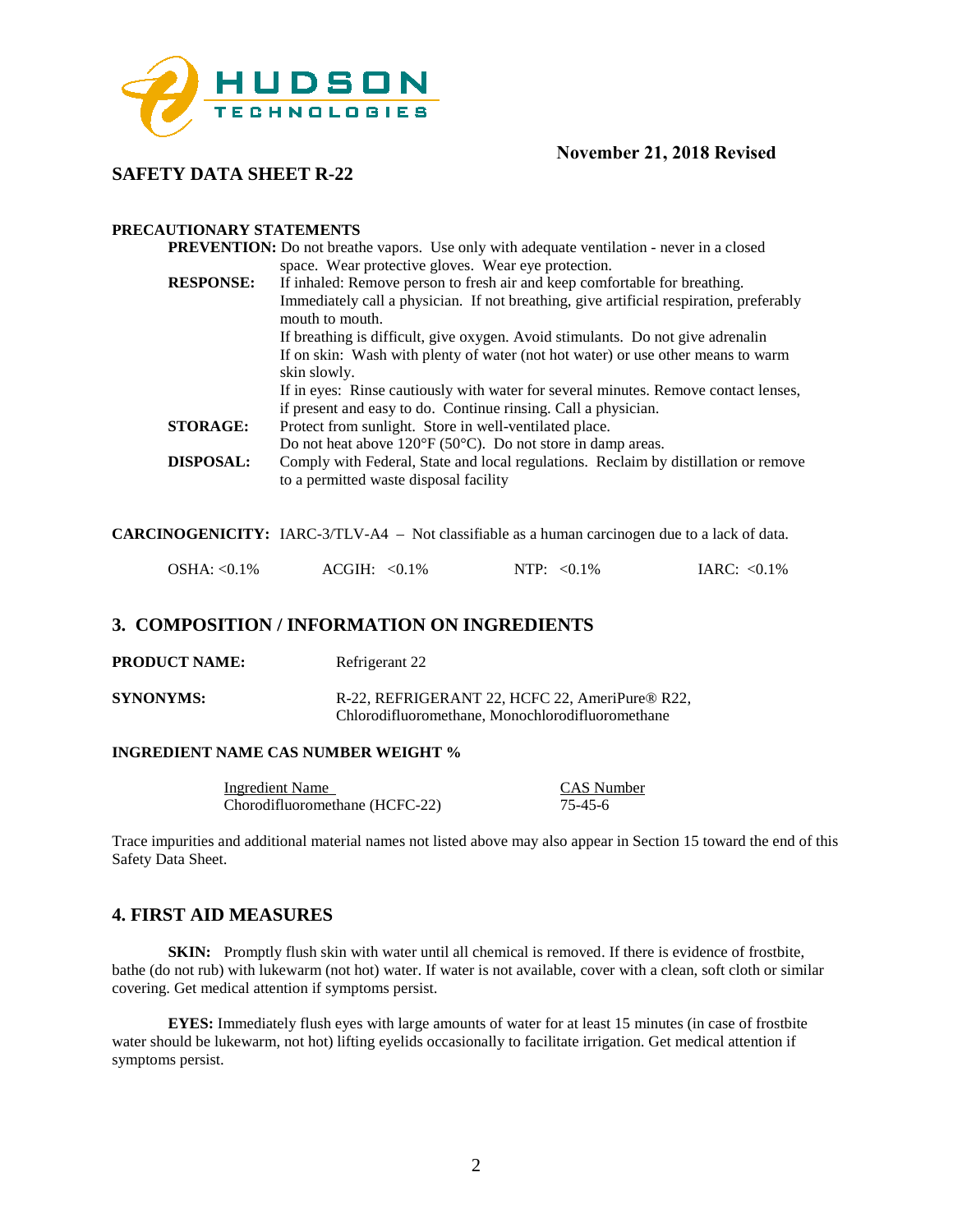

# **SAFETY DATA SHEET R-22**

**INHALATION:** Immediately remove to fresh air. If breathing has stopped, give artificial respiration. Use oxygen as required, provided a qualified operator is available. Get medical attention.

**INGESTION:** Ingestion is unlikely because of the physical properties and is not expected to be hazardous. In case of accidental ingestion, get medical attention. Do not induce vomiting unless instructed to do so by a physician.

**ADVICE TO PHYSICIAN:** Because of the possible disturbances of cardiac rhythm, catecholamine drugs, such as epinephrine, should be used with special caution and only in situations of emergency life support. Treatment of overexposure should be directed at the control of symptoms and the clinical conditions.

## **5. FIRE FIGHTING MEASURES**

| <b>FLAMMABLE LIMITS IN AIR,</b> | UPPER: $N/A$ |
|---------------------------------|--------------|
| (% BY VOLUME)                   | LOWER: N/A   |

#### **FLASH POINT**: None

**AUTOIGNITION TEMPERATURE**: F: >1170; C: >632)

#### **NFPA HAZARD CLASSIFICATION**

| FLAMMABILITY: 0<br><b>REACTIVITY:</b><br><b>HEALTH:</b><br>OTHER.<br>the contract of the contract of the contract of the contract of the contract of the contract of the contract of |
|--------------------------------------------------------------------------------------------------------------------------------------------------------------------------------------|
|--------------------------------------------------------------------------------------------------------------------------------------------------------------------------------------|

**EXTINGUISHING MEDIA**: Appropriate for combustibles in the area.

**SPECIAL FIRE FIGHTING PROCEDURES**: Use water spray to cool containers. Self-contained breathing apparatus (SCBA) is required if cylinders rupture and contents are released under fire conditions.

**UNUSUAL FIRE AND EXPLOSION HAZARDS:** Cylinders may rupture under fire conditions. HCFC 22 should not be permitted to mix with air above atmospheric pressure or at high temperatures, or in an oxygen enriched environment, since under such conditions it can become combustible in the presence of an ignition source.

**HAZARDOUS DECOMPOSITION PRODUCTS**: Under high temperatures, this product can form hydrofluoric acid, and possibly carbonyl fluoride.

## **6. ACCIDENTAL RELEASE MEASURES**

#### **IN CASE OF SPILL OR OTHER RELEASE:**

(Always wear recommended personal protective equipment.)

Evacuate unprotected personnel. Protected personnel should remove ignition sources and shut off leak, if without risk, and provide ventilation. Use self-contained breathing apparatus (SCBA) for large spills or releases. Unprotected personnel should not return until air has been tested and determined safe, including low- lying areas.

#### **Spills and releases may have to be reported to Federal and/or local authorities. See Section 15 regarding reporting requirements.**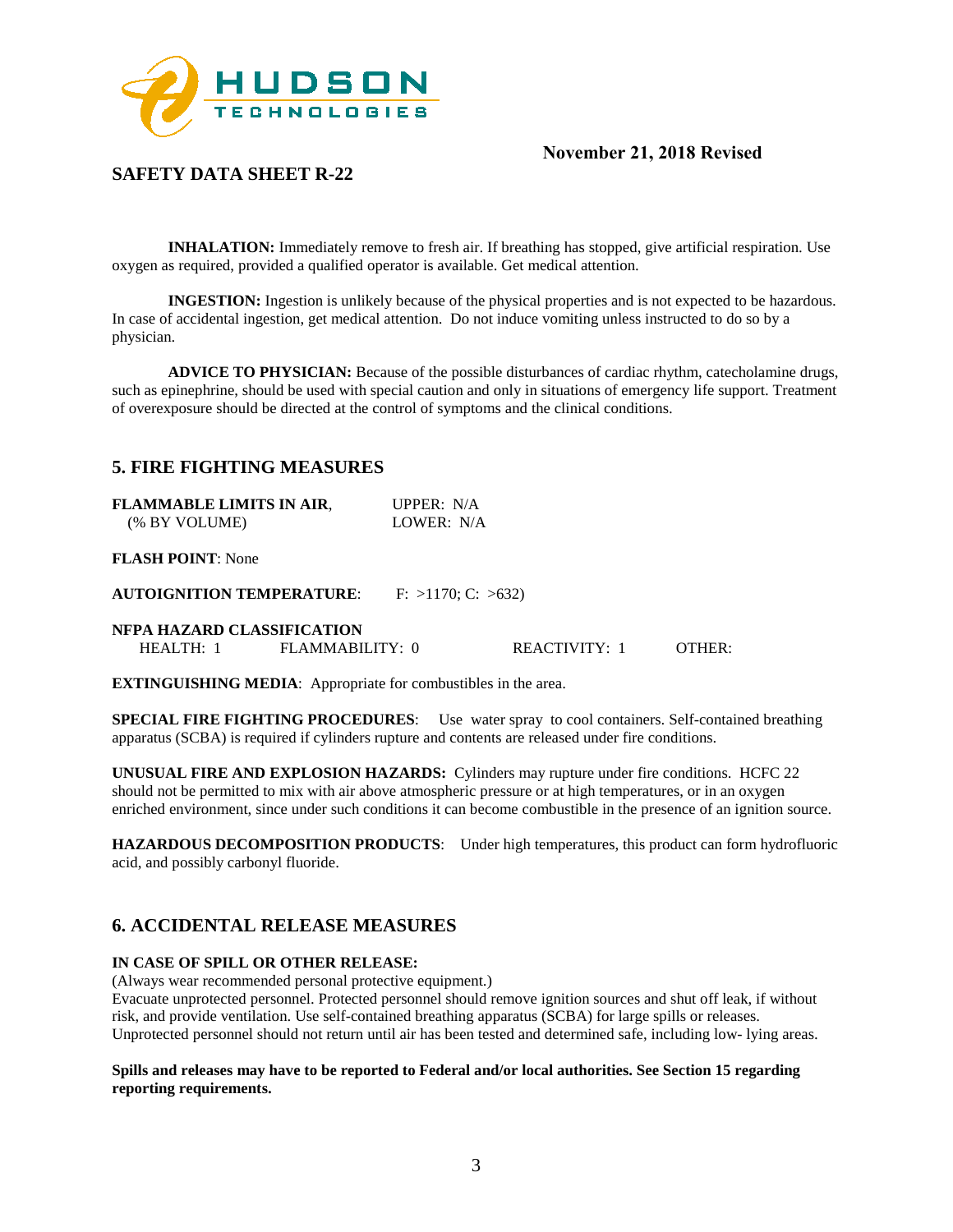

# **SAFETY DATA SHEET R-22**

# **7. HANDLING AND STORAGE**

**NORMAL HANDLING:** Always wear recommended personal protective equipment.

Avoid breathing vapors and liquid contact with eyes, skin or clothing. Do not puncture or drop cylinders, expose them to open flame or excessive heat. Use authorized cylinders only. Follow standard safety precautions for handling and use of compressed gas cylinders. R-22 should not be mixed with air above atmospheric pressure for leak testing or any other purpose.

#### **STORAGE RECOMMENDATIONS:**

Store in a cool, well-ventilated area of low fire risk and keep out of direct sunlight. Protect cylinder and its fittings from physical damage. Storage in subsurface locations should be avoided. Close valve tightly after use and when empty. Cylinder temperatures should not exceed 52° C (125° F).

## **8. EXPOSURE CONTROLS / PERSONAL PROTECTION**

**ENGINEERING CONTROLS:** Provide local ventilation at filling zones and areas where leakage is probable. Mechanical (general) ventilation may be adequate for other operating and storage areas.

#### **PERSONAL PROTECTIVE EQUIPMENT**

**SKIN PROTECTION:** Skin contact with refrigerant may cause frostbite. General work clothing and gloves (leather) should provide adequate protection. If prolonged contact with the liquid or gas is anticipated, insulated gloves constructed of PVA, neoprene or butyl rubber should be used. Any contaminated clothing should be promptly removed and washed before reuse.

**EYE PROTECTION:** For normal conditions, wear safety glasses. Where there is reasonable probability of liquid contact, wear chemical safety goggles.

**RESPIRATORY PROTECTION:** None generally required for adequately ventilated work situations. For accidental release or non-ventilated situations, or release into confined space, where the concentration may be above the PEL of 1,000 ppm, use a self-contained, NIOSH- approved breathing apparatus or supplied air respirator. For escape: use the former or a NIOSH-approved gas mask with organic vapor canister.

**ADDITIONAL RECOMMENDATIONS:** Where contact with liquid is likely, such as in a spill or leak, impervious boots and clothing should be worn. High dose-level warning signs are recommended for areas of principle exposure. Provide eyewash stations and quick-drench shower facilities at convenient locations. For tank cleaning operations, see OSHA regulations, 29 CFR 1910.132 and 29 CFR 1910.133.

#### **EXPOSURE GUIDELINES**

**INGREDIENT NAME ACGIH TLV OSHA PEL OTHER LIMIT** Chlorodifluoromethane None None  $\frac{1}{1000}$  ppm TWA Chlorodifluoromethane None None \*1000 ppm TWA (8hr); \*3,540 mg/m<sup>3</sup>

\* = Workplace Environmental Exposure Level (AIHA and NIOSH)

#### **OTHER EXPOSURE LIMITS FOR POTENTIAL DECOMPOSITION PRODUCTS:**

Hydrogen Fluoride: ACGIH TLV: 3 ppm ceiling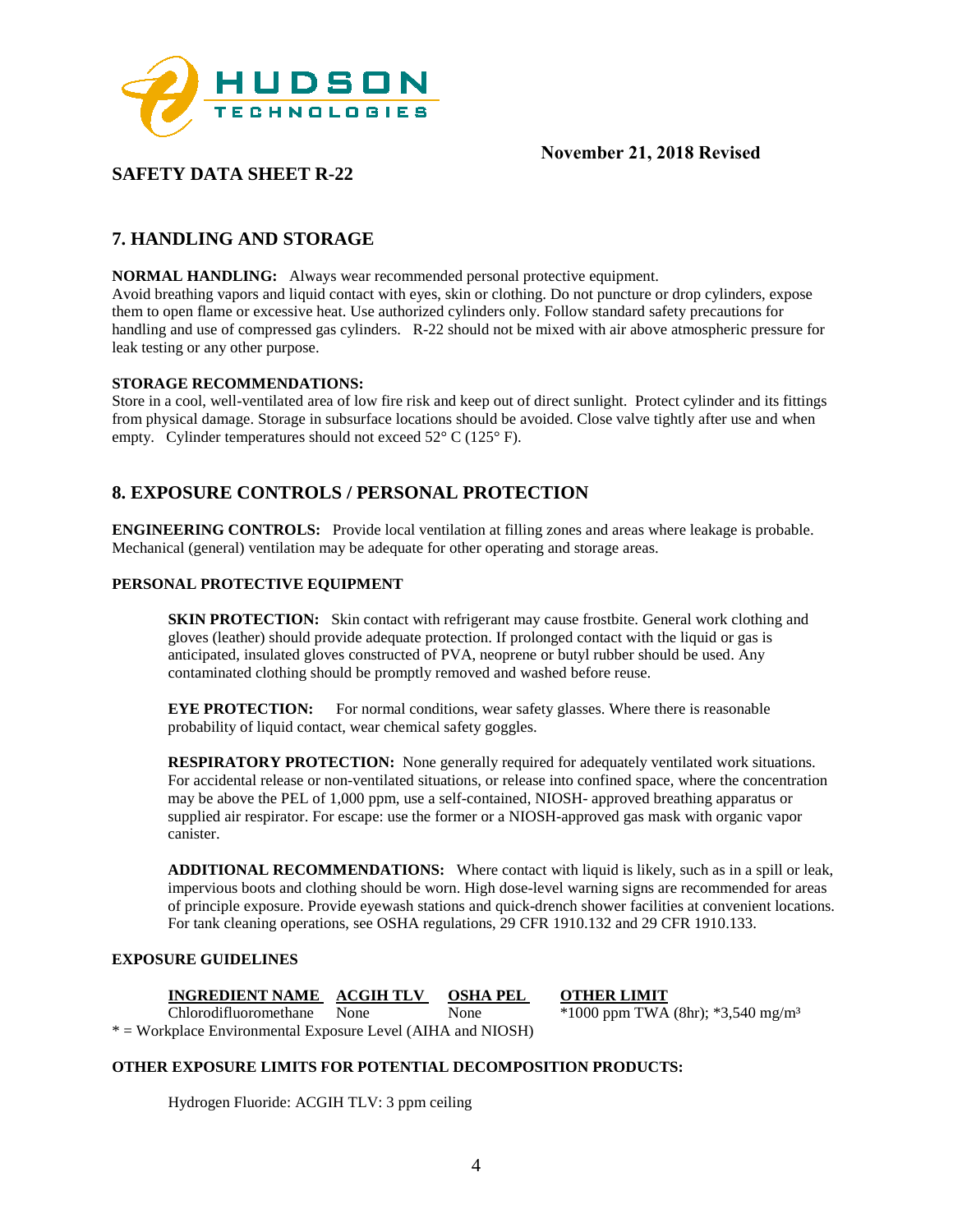

# **SAFETY DATA SHEET R-22**

# **9. PHYSICAL AND CHEMICAL PROPERTIES**

APPEARANCE:<br>
Clear, colorless liquefied gas<br>
Slight ethereal<br>
Slight ethereal PHYSICAL STATE: PH Neutral<br>BOILING POINT (@ 736 mm Hg): F: -41.4 BOILING POINT ( $@$  736 mm Hg):

VAPOR PRESSURE (psia): 151 @ 77F (25C) VAPOR DENSITY (AIR = 1):  $3.03 \text{ @ } 77F (25C)$ SPECIFIC GRAVITY (H2O = 1):  $1.3 @ 77F (25C)$ EVAPORATION RATE (CCL4 =1): N/R SOLUBILITY IN WATER (@14.7 psia): 0.3 WT% @ 77F (25C) PERCENT SOLIDS BY WEIGHT: Gas PERCENT VOLATILE: 100% By Wt VOLATILE ORGANIC COMPOUNDS (VOC): Gas

Slight ethereal<br>liquefied gas C: -40.8

# **10. STABILITY AND REACTIVITY**

#### **NORMALLY STABLE (CONDITIONS TO AVOID):**

The product is stable.

Do not mix with oxygen or air above atmospheric pressure. Any source of high temperature, such as lighted cigarettes, flames, hot spots or welding may yield toxic and/or corrosive decomposition products.

#### **INCOMPATIBILITIES:**

Under specific conditions: e.g. very high temperatures and/or appropriate pressures – Freshly abraded aluminum surfaces may cause strong exothermic reaction. Chemically active metals: potassium, calcium, powdered aluminum, magnesium and zinc.

#### **HAZARDOUS DECOMPOSITION PRODUCTS:**

Halogens, halogen acids and possibly carbonyl halides. These materials are toxic and irritating.

#### **HAZARDOUS POLYMERIZATION:**

Will not occur.

## **11. TOXICOLOGICAL INFORMATION**

Animal Data: Inhalation 4 hour LC 50: 220,000 ppm in rats; Oral ALD : >1,000 mg/kg in rats

# **12. ECOLOGICAL INFORMATION**

**Aquatic Toxicity:**

48-hour EC50, Daphnia magna: 433 mg/L **Degradability (BOD):** R-22 is a gas at room temperature; therefore, it is unlikely to remain in water. **Octanol Water Partition Coefficient:** 1.08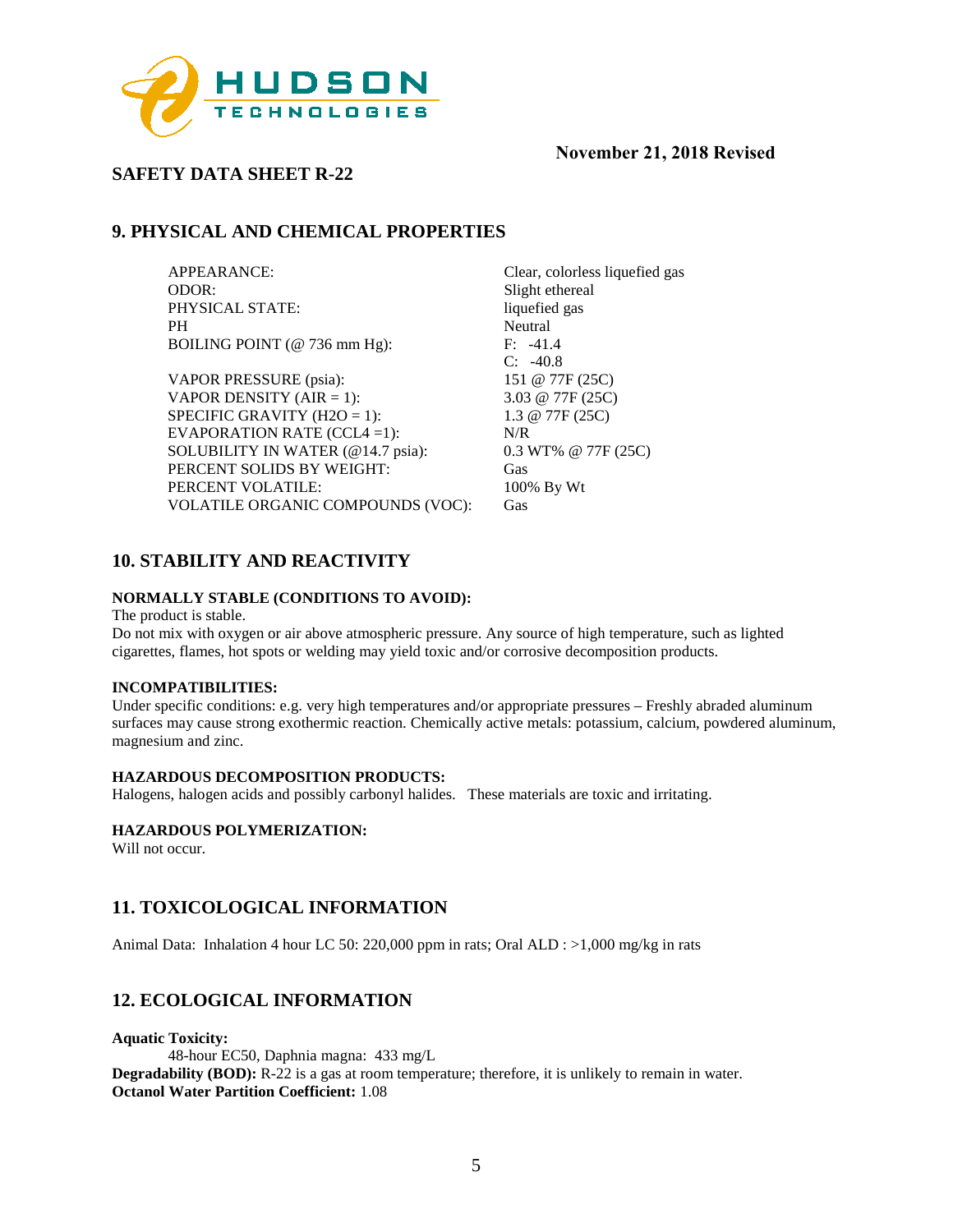

# **SAFETY DATA SHEET R-22**

# **13. DISPOSAL CONSIDERATIONS**

**RCRA -** Not a hazardous waste.

#### **OTHER DISPOSAL CONSIDERATIONS:**

Disposal must comply with federal, state, and local disposal or discharge laws. R-22 is subject to U.S. Environmental Protection Agency Clean Air Act Regulations Section 608 in 40 CFR Part 82 regarding refrigerant recycling.

**The information offered here is for the product as shipped. Use and/or alterations to the product such as mixing with other materials may significantly change the characteristics of the material and alter the RCRA classification and the proper disposal method.** 

## **14. TRANSPORT INFORMATION**

**HAZARD CLASS:** 2.2 **PROPERR SHIPPING NAME:** CHLORODIFLUOROMETHANE **ID NUMBER:** UN1018 **PACKING GROUP:** N/A **LABEL STATEMENT:** NONFLAMMABLE GAS<br> **SHIPPING CONTAINERS:** Tank Cars, cylinders, ton ta Tank Cars, cylinders, ton tanks

For additional information on shipping regulations affecting this material, contact the information number found in Section 1.

## **15. REGULATORY INFORMATION**

#### **TOXIC SUBSTANCES CONTROL ACT (TSCA)**

**TSCA INVENTORY STATUS:** Components listed on the TSCA inventory **OTHER TSCA ISSUES:** None

#### **SARA TITLE III / CERCLA**

"Reportable Quantities" (RQs) and/or "Threshold Planning Quantities" (TPQs) exist for the following ingredients.

**INGREDIENT NAME SARA / CERCLA RQ (lb.) SARA EHS TPQ (lb.)** 

No ingredients listed in this section

**Spills or releases resulting in the loss of any ingredient at or above its RQ requires immediate notification to the National Response Center [(800) 424-8802] and to your Local Emergency Planning Committee.** 

**SECTION 311 HAZARD CLASS:** IMMEDIATE PRESSURE

**SARA 313 TOXIC CHEMICALS:** R22 is listed as a SARA 313 "Toxic Chemical". CAS numbers and weight percents are found in Section 3.

**STATE RIGHT-TO-KNOW :** R22 is a listed chemical for state right-to-know purposes.